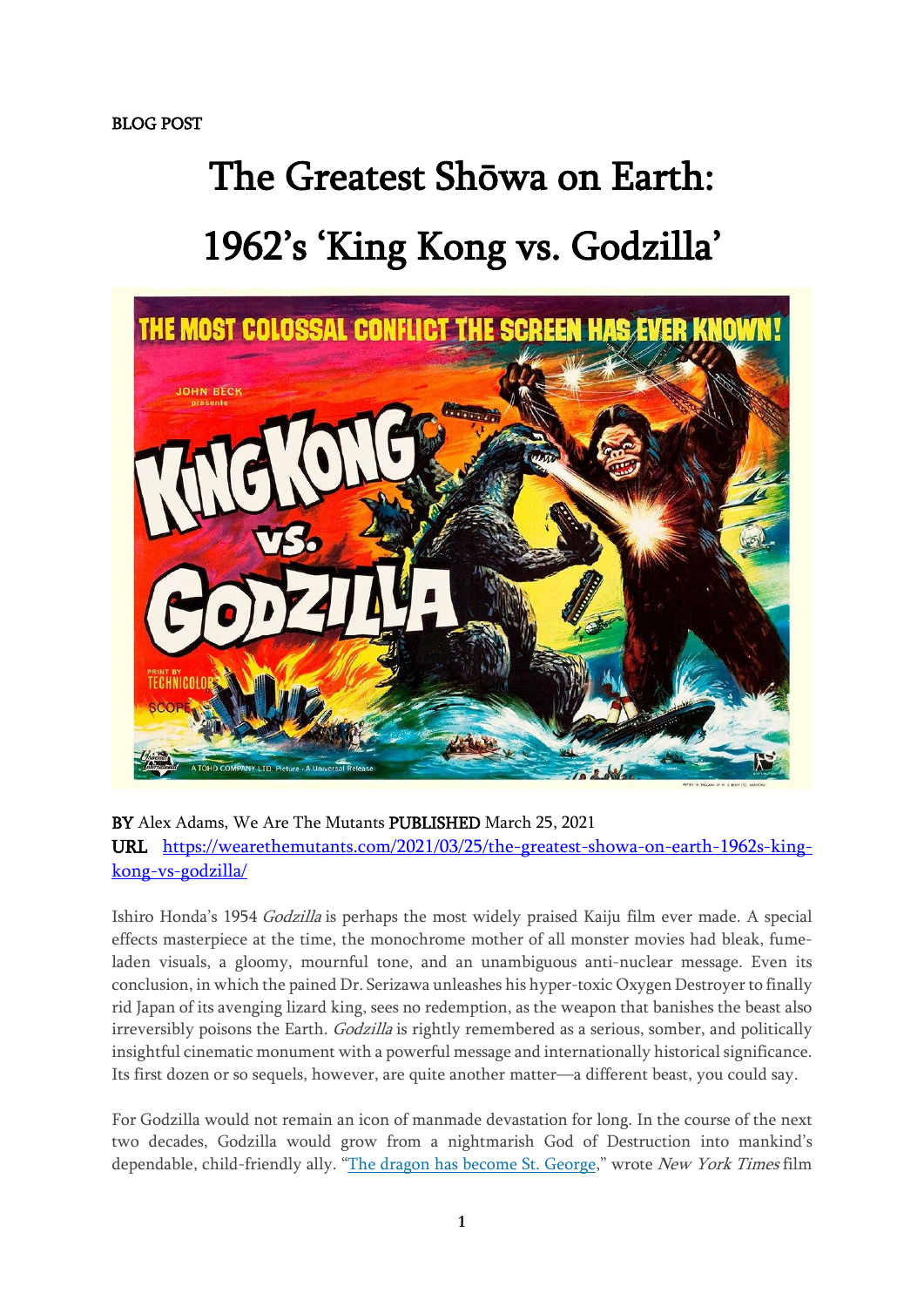critic Vincent Canby on the 1976 US release of *Godzilla Vs. Megalon*, in which Godzilla defends the Earth against the giant cockroach Megalon and his sinister ally, the buzzsaw-chested robot chicken Gigan. Godzilla's role as the bane of modern Japan would be assumed by the many Kaiju successors he confronted, and the beast who had once embodied the apocalypse would now stand heroically between his antagonists and their desire to destroy the Earth.

Varying wildly in tone, the corpus of movies from the Shōwa era of the Godzilla series veers vertiginously between family-friendly entertainments—such as All Monsters Attack (1969), Son of Godzilla (1966), and Ebirah, Horror of the Deep (1964)—and the more adult tone evident in the environmentalist psychedelia of Godzilla Vs. Hedorah (1971) or the WrestleMania spectacles of Destroy All Monsters (1968) and Godzilla Vs. Mechagodzilla (1974). These movies are fondly remembered by fans for their rough and ready practical special effects, their cartoonish, preposterous pugilism, and their deliriously inventive storytelling, which could use anything at all as the pretext for a monster battle—from an insect invasion of the Earth to a 24-hour dance competition.

Nevertheless, their lack of the thematic seriousness and visual restraint so evident in Honda's first film means that they are often looked down on as a silly dilution of the original movie, a goofy world cinema novelty of interest only to kids, nerds, or the sort of weirdo who used to load up on caffeine and stay up late to watch men in rubber suits wrestling on cheaply painted sound stages. Naturally I, as just such a weirdo, think that this sneering, while understandable, underplays a great deal of the sophistication and interest of these wacky, silly, excellently distracting films. Not simply the impoverishment of a once-grand icon in the pursuit of ever-dwindling box office returns (although Toho has certainly never been shy of ruthlessly commercially exploiting Godzilla), Godzilla's evolution from cosmic punishment to benevolent savior also makes him one of the most interesting, flexible, and dynamic popular cultural icons of the Cold War years.

## Rumble in the Jungle: King Kong vs. Godzilla (1962)

King Kong vs. Godzilla is perhaps the best remembered of the Shōwa-era Godzilla movies, after the original Godzilla. The first time either creature would be seen in color, it remains the most successful and popular Godzilla movie to this day, in terms of ticket sales at least, perhaps due to the way in which it was marketed—almost like a high-stakes boxing match or wrestling bout. The genius of its combination of two iconic monsters at a time when both of them still remained fearful beasts, rather than comic or heroic figures, was powerful enough for the movie to remain a genre high-water mark for years to come.



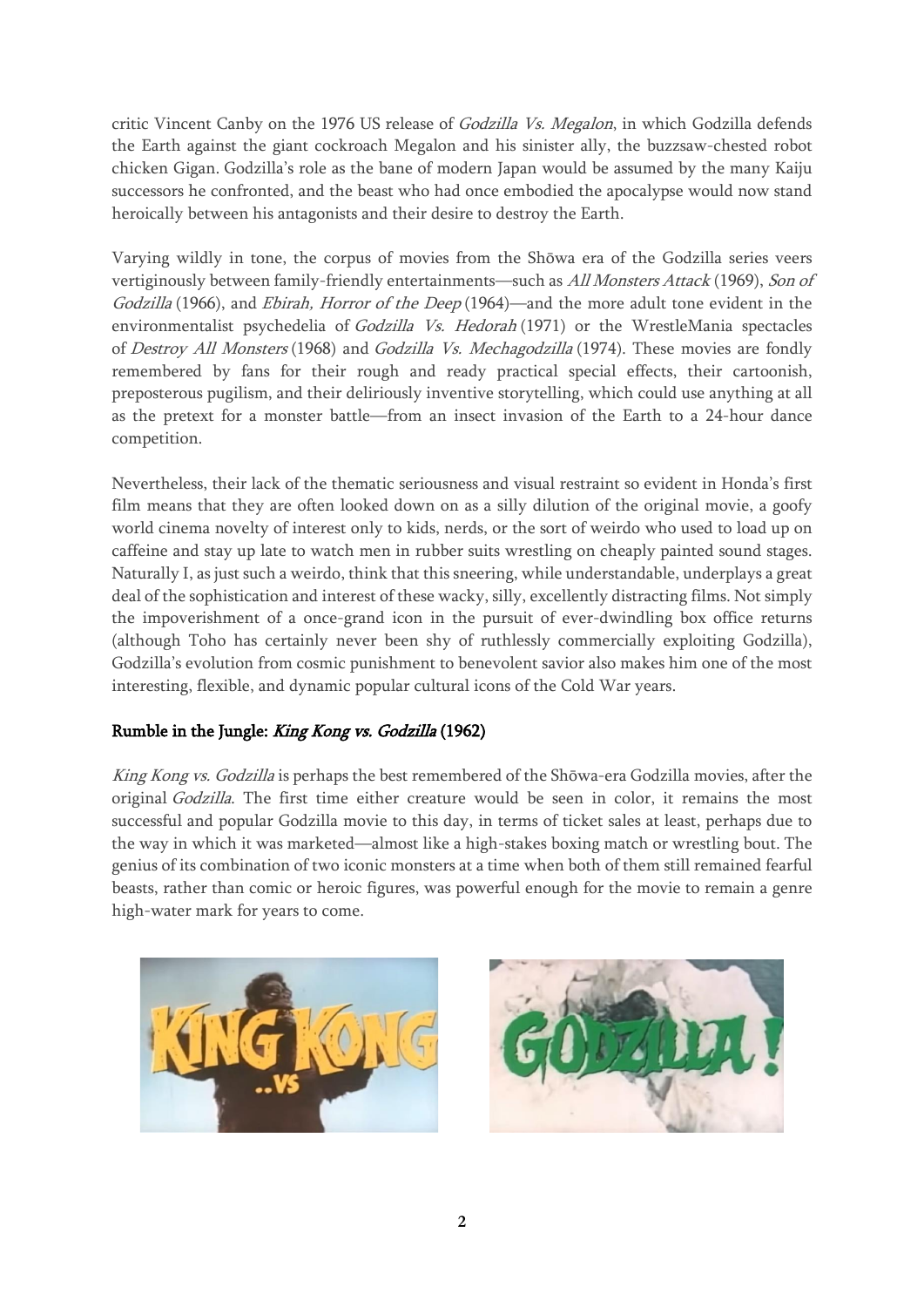This double-headliner structure, in which two A-list monsters were brought together in order to double the appeal of the movie, would initiate a run of versus battles that would last for over a decade. From 1964 onwards, Toho produced at least one Godzilla movie every year until the financial failure of *Terror of Mechagodzilla* drew the franchise to a screeching halt in 1975. Though Godzilla had fought against the Ankylosaur Kaiju Anguirus seven years earlier in Godzilla Raids Again (1956), it would be King Kong Vs. Godzilla that truly cemented the formal template for the many monster clashes to come: on some pretext or other, Godzilla would face off against invading life forms from outer space, such as his arch-nemesis King Ghidorah, or against creatures with more Earthly origins, such as the mysterious and oddly beautiful Mothra, the sea-monster Ebirah, or, indeed, the American myth King Kong.

At the same time as it is great knockabout fun at face value, the "versus movie" format also provides a tremendously flexible and rich conceptual palette for filmmakers to engage with social and political ideas. In his extraordinary book of mini-essays Mythologies (1957), French critic Roland Barthes observes that amateur wrestling is a kind of broad-brush theater in which good and evil battle for symbolic supremacy. "In the ring," he writes, "wrestlers remain gods because they are, for a few moments, the key which opens Nature, the pure gesture which separates Good from Evil, and unveils the form of a Justice which is at last intelligible." The very simplicity and crudeness of the drama, he writes, is what makes these bouts transcendent. Further, he claims, its ramshackle nature—and the foundational role of the audience's gleeful suspension of disbelief—also means that its value as symbolic play is brought to the forefront: "There is no more a problem of truth in wrestling than in the theatre. In both, what is expected is the intelligible representation of moral situations."

So it is in the Kaiju clash film, that unique brand of spectacle cinema that shares many formal and thematic traits with wrestling as well as other Japanese cultural forms such as anime and manga. The bold, lurid language of gesture, the vivid play of symbol and myth, and their open environmentalist and anti-nuclear ethical commitments make them a kind of powerful moral theater, at once sublime and ridiculous, at once ostentatiously silly and deathly serious. Crucially, it is equally redundant to point out that the special effects are unconvincing in King Kong Vs. Godzilla as it is to point out that wrestling is "not real" or that a play is made up (or indeed, that your Extreme Noise Terror record features a lot of shouting—what exactly did you expect?). What matters is not verisimilitude, or even a coherently sequential narrative, but the experience of grand moments of sensory power, scenes of epic destruction and wrenching pathos, and the realization of overwhelming visions of primal, fantastical worlds previously not imaginable.

You don't, after all, go to a film about wrestling monsters expecting subtlety. But this doesn't mean, of course, that they are without content. Even the original Godzilla derives its power from its total commitment to the enactment of one broad, bold idea.

## The Meaning of Monstrosity

Toho's first Godzilla film had such a potent social and political message that the creature would always be thought of in semiotic terms, always interpreted as a [metaphor](https://www.vulture.com/2014/05/godzilla-meaning-monster-metaphors.html) for the pressing concerns of the time. The subsequent Shōwa films, though, are chaotically flexible in this regard, and Godzilla cannot be read consistently as any kind of fixed or coherent symbol from film to film. More often, it is his foes who "embody" some social or political force against which the Earth needs to be defended, whether it is arms-race militarism (Mechagodzilla), pollution (Hedorah), renewed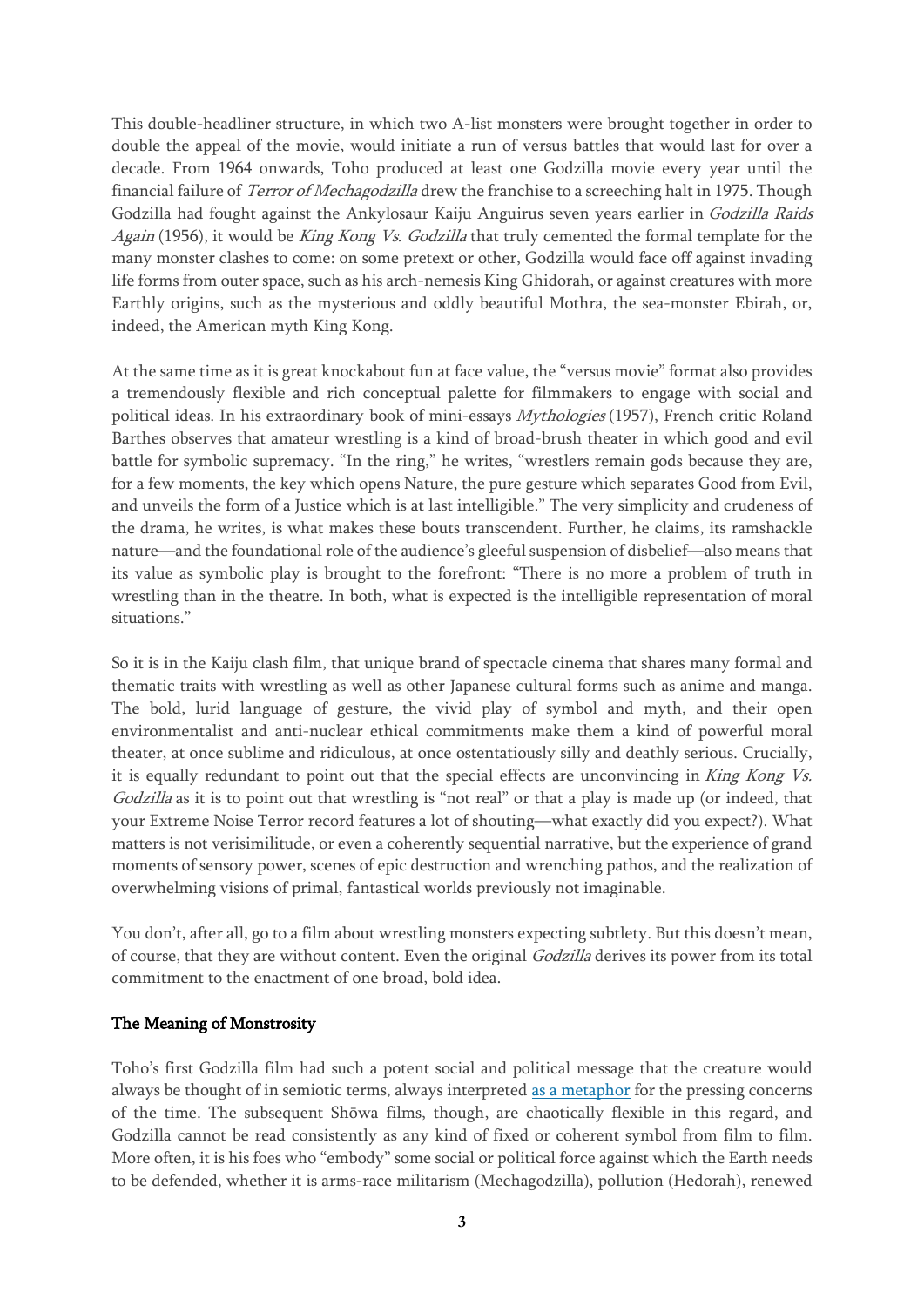atomic testing (Megalon), or intergalactic imperialism (King Ghidorah, Gigan). Most of all, though, in his initial incarnation at least, Godzilla represents the unstoppable force, the mute, brute power of nature, the principle of sheer indestructibility.

This characterization of Godzilla remains, for many, the most compelling. Shusuke Kaneko, director of Millennium-era fan favorite Godzilla, Mothra and King Ghidorah: Giant Monsters All-Out Attack (2001), famously [commented](https://web.archive.org/web/20131015195729/http:/expressindia.indianexpress.com/news/ie/daily/19980711/19250874.html) that Roland Emmerich's 1998 Hollywood interpretation of Godzilla was disappointing in part because of its fear of American ordnance. "Americans seem unable to accept a creature," he said, "that cannot be put down by their arms." (Rather than an adaptation of the Toho legend of the mysterious force of nature, Emmerich's version recalls nothing more than the climax of the previous year's Jurassic Park: The Lost World, in which a T-Rex runs amok in San Diego.) Godzilla is at his most attractive when he is at his ugliest, when he embodies a total disaster that can be momentarily deflected but never truly defeated.



In "Mammoth," the 74th essay in Minima Moralia (1951), Theodor Adorno writes that "the desire for the presence of the most ancient is a hope that animal creation might survive the wrong that man has done it, if not man himself, and give rise to a better species, one that finally makes a success of life." Adorno's reflections on the appeal of prehistoric beasts have more than a little relevance to Toho's reptilian colossus. Very often Godzilla is conceived of as the resistance or revenge of the natural world, an embodiment of nature's apocalyptic judgement upon mankind, a kind of demonic scourge unleashed by the obscure yet vengeful conscience of the wronged planet. He retains this character in King Kong Vs. Godzilla—when he bursts out of an iceberg at the start of the movie, nobody is pleased that he has arisen from his slumber to save the day, as would happen in later films. Here, he is a wild, unpredictable cataclysm that cannot be stopped, a symbol of the natural world's dominance over us and its indifferent ability to survive us.

Kong, too, is no stranger to social and political [interpretations.](https://www.vanityfair.com/hollywood/2017/03/king-kong-skull-island-movies-metaphors) There is a long and distinguished critical tradition of reading King Kong as a problematic and [racist](https://www.thetimes.co.uk/article/big-black-and-bad-stereotyping-bfp57hdjdsm) engagement with themes related to slavery, imperialism, and moral panics about Black masculinity and sexuality. Merian C. Cooper's 1933 original, which draws heavily on the representational traditions of lost world adventure fiction, is widely considered to be an allegory of slavery and imperial exploitation, a tragic parable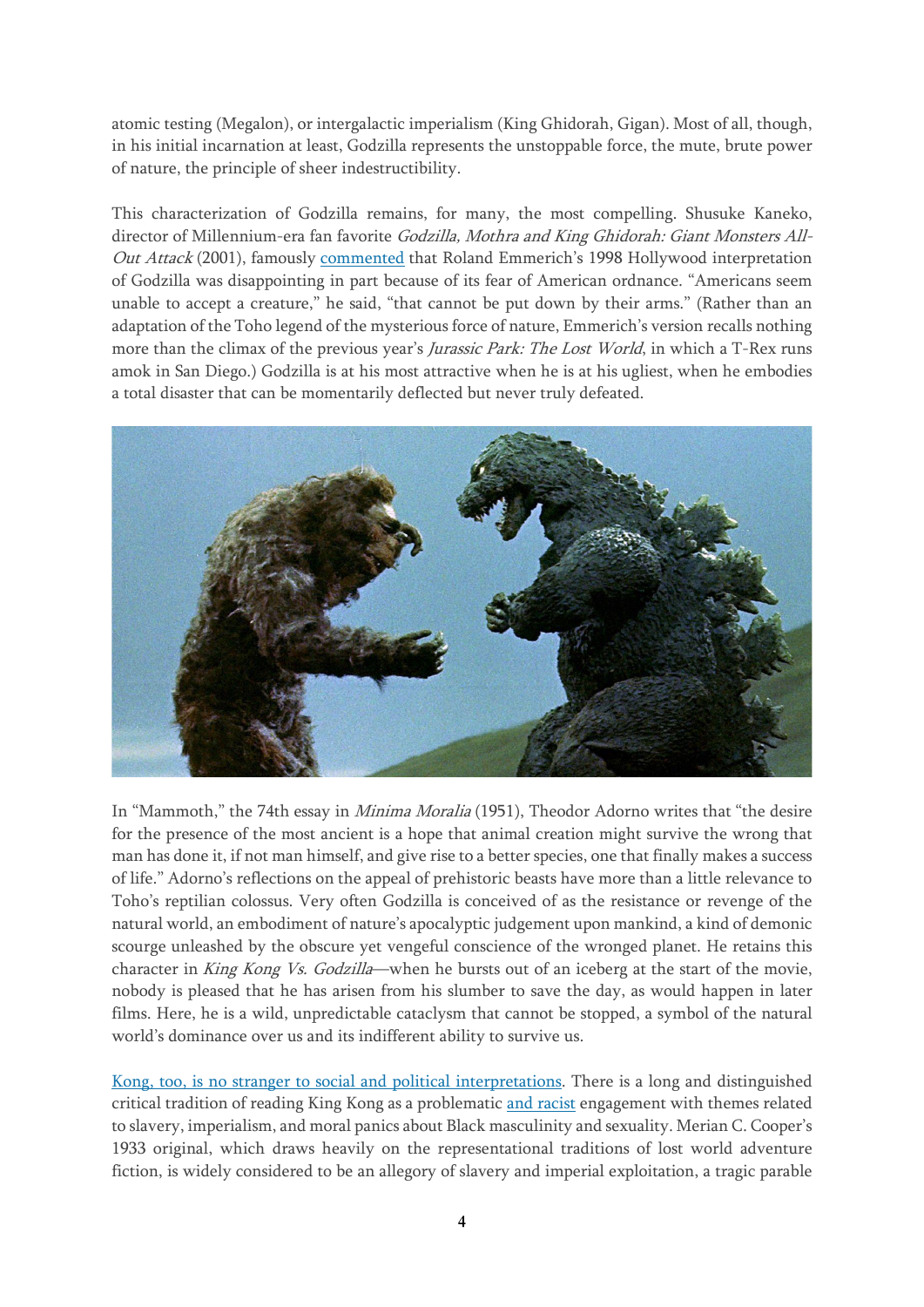of man's ruthless, irreverent, and self-involved abuse of the world's majestic wildness. John Guillermin's 1976 US version would more explicitly locate the story in the context of petropolitics, as the colonizing expedition to Skull Island is motivated not by a desire to capture a mythic beast but, more prosaically perhaps, to drill for oil. When Peter Jackson remade the movie in 2005, he made it a satire of the entertainment industry, casting Carl Denham as a roguish, self-destructive genius, an Orson Welles figure whose visionary talent threatens to destroy all of those near to him, and whose pledges to complete his work in the honor of the people who died in its course recalls the increasingly desperate dedications of documentarian-cum-unintentional-murderer Remy in 1992's Man Bites [Dog](https://www.criterion.com/current/posts/221-man-bites-dog-cinema-of-entrapment). For Jackson, Denham is like Kong, an unstoppable and doomed force of nature who destroys by loving.

Every Hollywood version of the original story, though, however sophisticated, simultaneously exploits the persistent racist panic about Black male desire for white women that is embedded into the fabric of the story. King Kong is, at its heart, a story about the violent death that inevitably looms at the horizon of Kong's love for human women, a fable that has always been read as a racist allegory of the tragedy and illegitimacy of Black men's supposedly insatiable appetite for the love of white women.

King Kong Vs. Godzilla is no exception here, as Kong's storyline fuses critique of corporate colonialism with a problematic representation of Black desire. The characters' extractivist plunder of Kong's home island—changed from the enigmatic and unlocatable Skull Island to Pharaoh Island, a fictionalized landmass among the Solomon Islands—is the incident that prompts the confrontation between the two legendary beasts, and the Pacific Pharmaceutical execs who exploit Pharaoh Island for its pleasantly intoxicating fruit are shown as single-minded, hubristic buffoons as they capture Kong with the insane intent of using him to advertise their company. The clash of titans still makes time for a comedic critique of the ruthlessness of the capitalist advertising industry; so too does it retain Kong's fascination with human women, as he scales a government building while clinging to a beautiful young woman he has captured.

The natives of Skull Island, too, are always a problem for these films. From Cooper's original painted tribe of Kong-worshippers, to Jackson's violent brutes (who recall the Uruk-Hai orcs from his Lord of the Rings trilogy), to the noble savages of 2017's Kong: Skull Island (who recall Kurtz's sinister and silent tribe in 1979's *Apocalypse Now*), the human inhabitants of Kong's home are routinely represented in extraordinarily dehumanizing ways.

Once again, King Kong Vs. Godzilla follows suit. The tribe of Faro Island is portrayed by actors in full-body blackface, and the Pacific Pharmaceutical employees bribe them with a transistor radio and tobacco. This patronizing bargain, in which they steal the island god in return for habit-forming poison and toys, is part of the film's critique of exploitative capitalism; it is also, however, played for laughs. No matter how progressive the themes, a film that features dehumanizing ridicule like this is irredeemably racist. It is interesting, too, that the first major development in the Godzilla franchise's relationship with its US audience foregrounds anti-Black racism, as though one of the safe territories on which the US and Japan could rebuild their relationship was the imperialist dehumanization of Black people.

For King Kong vs. Godzilla is historically and politically significant most of all because it was an international co-production between Japanese and American filmmakers. Where the original Godzilla is a fable of the nuclear suffering that the US inflicted upon Japan, made only two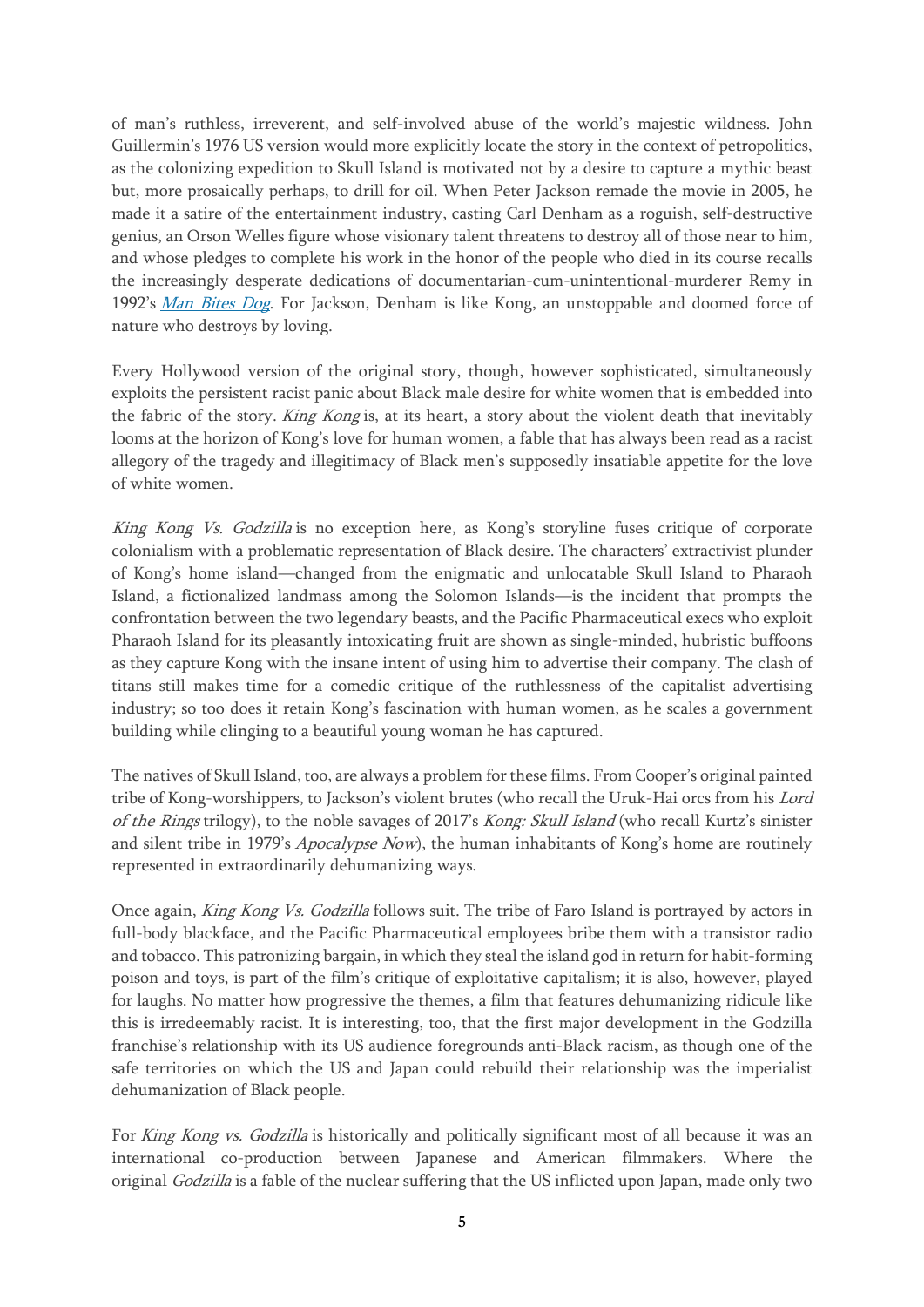years after the conclusion of the post-war American occupation, King Kong vs. Godzilla is a symbol (and product) of the renewed Pacific alliance and the reestablishment of geopolitical cooperation between the US and Japan. Ishiro Honda returned to direct the original Japanese version for Toho, released in 1962, and John Beck helmed the adaptation of the US version for Universal Pictures, which was released the following year. This collaboration would fuel a monster movie franchise that endures today.

## "This is UN reporter Eric Carter with the news"

Prior to Emmerich's 1998 adaptation, every time a Godzilla movie appeared in Western markets it would be bowdlerized in some way. The movies were often retitled, recut, or given comically bad English dubbing; some of them, such as the original Godzilla and Godzilla 1985, were reshot, with American stars retroactively given focalizing roles in order, it was thought, to make the films more appealing to American and European audiences. Many of the recuts were extraordinarily unforgiving—the NBC screening of Godzilla vs. Megalon, for example, savagely streamlined the movie down to just 48 minutes, cutting out almost half of the movie in order to accommodate commercials and a Godzilla-suited John Belushi's accompanying skits.

King Kong vs. Godzilla is unique in the way it is recut. A great deal of Honda's original is brusquely shaven off and replaced, not with dramatic scenes featuring American actors, but with newscaststyle footage of a reporter, Eric Carter, explaining the events of the plot directly to the audience. There is an amusing irony here: in the Japanese version, Pacific Pharmaceutical needs to use Kong for advertising because their own TV show is "dull, boring, and without imagination." Carter's broadcasts are almost as dry as the output of Pacific Pharmaceutical's fictional TV network, as clumsily direct and awkwardly literal an expository device as you are ever likely to see in any film. Carter, the voice of the movie, is the antithesis of "show, don't tell," sometimes dictating not only the events but the way we should feel about them, too.

This clunkily oratorical exposition may be dramatically flat, but it has the virtue at least of being swift. One of the enduring problems of the Shōwa Godzilla series is the grinding slowness of some of the utterly turgid exposition, so it is in a way gratifying for an audience to be simply given the facts rather than having to yawn through interminable dialogue. And Carter's scenes are also, sometimes, wonderfully comic. The scene in which he invites a paleontological expert into the studio to explain Godzilla's origins and anatomy, for instance, features this expert—purportedly from New York University—using a child's illustrated guide to dinosaurs as a visual aid.